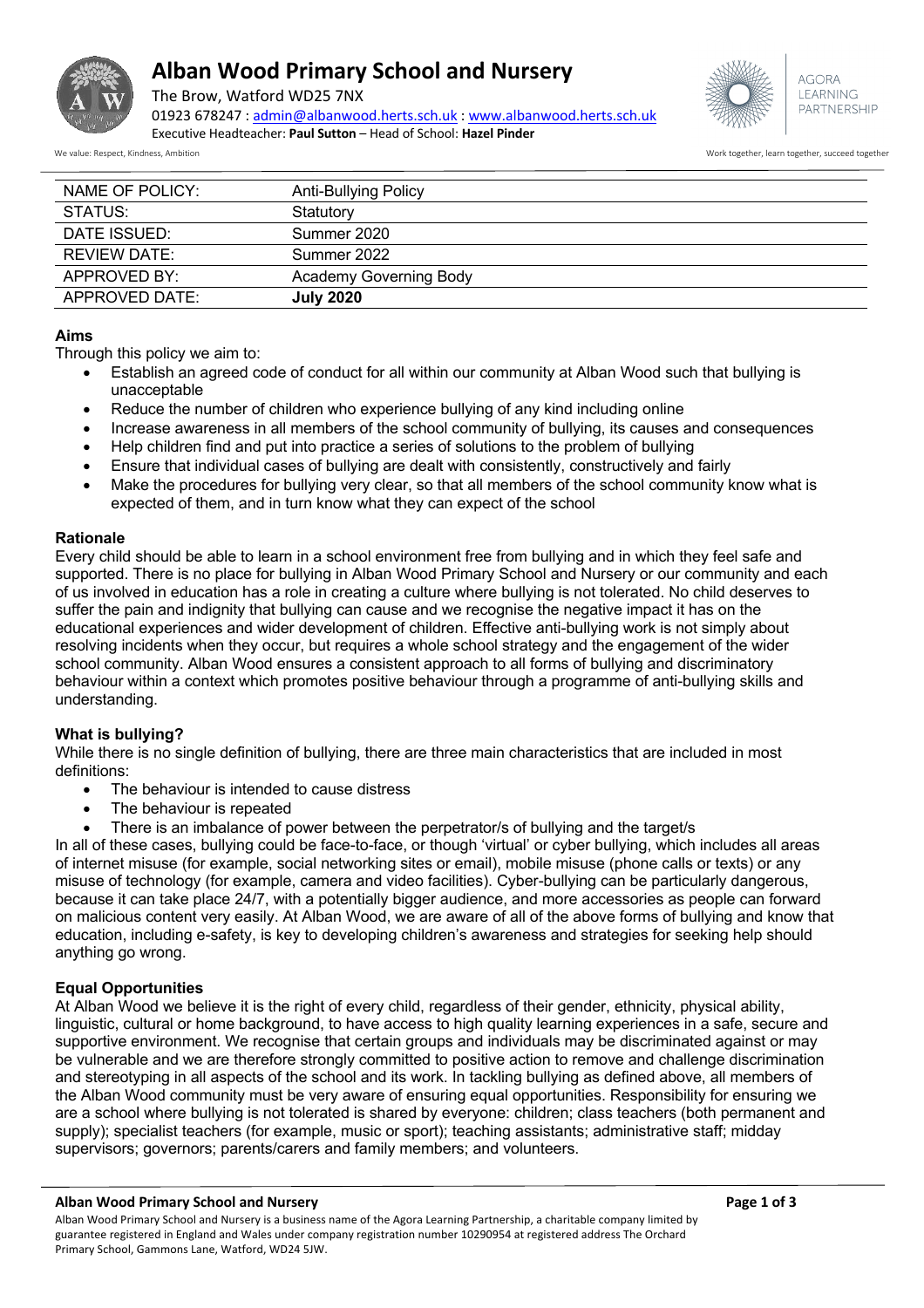

# **Alban Wood Primary School and Nursery**

The Brow, Watford WD25 7NX 01923 678247 : admin@albanwood.herts.sch.uk : www.albanwood.herts.sch.uk Executive Headteacher: **Paul Sutton** – Head of School: **Hazel Pinder**



We value: Respect, Kindness, Ambition Work together, succeed together, succeed together, succeed together, succeed together, succeed together, succeed together, succeed together, succeed together, succeed together, succeed

## **How can we prevent bullying?**

The following are examples of actions within school that will help fulfil our responsibilities to prevent bullying: -

- PSHCE/P4C curriculum, which includes British Values.
- Strategies for these subjects include circle times and class discussions and a fully embedded PSHCE curriculum
- Assemblies, which raise the profile of being an anti-bullying school
- Participation in national and local projects: for example, Anti-bullying week
- Promotion of pupil responsibility within school: for example, head boy and head girl, school council members, playground helpers and wellbeing wizards. Pupils in these roles are given clear guidance in how to carry out their responsibilities
- Positive praise and rewards in place for children who are showing good choices in their behaviour: especially within our values of respect and kindness. Our pupils earn jewels for their house and class.
- Lunchtime awards include MSA's Dining Room Board of Fame for showing our schools values, good manners and positive behaviour.
- Specific educational initiatives: for example, Protective Behaviours, Draw and Talk, HAFLS parenting programmes
- Clear systems in place so that adults are available for children to talk: for example, our Learning Mentor and Wellbeing Mentor.

## **What are the signs and symptoms of bullying?**

Everyone in our Alban Wood community should be aware of any of the following signs of concern, so that investigation can take place and support begun. A child who is being bullied may:

- Be frightened of walking to or from school
- Change their usual routine, seemingly without a reason why
- Be unwilling to come to school, often complaining of minor ailments or illnesses which later seem to disappear
- Become withdrawn, anxious or lacking in confidence
- Start to stammer or struggle with speech
- Be upset but unwilling to explain why
- Struggle with sleep, or wake having had bad dreams
- Stop eating, or become very fussy with foods
- Struggle with homework or class work, especially with motivation or concentration
- Have cuts or bruises which they cannot or will not explain
- Have missing money or possessions that they cannot explain
- Change in character—for example, becoming aggressive or unreasonable or disruptive
- Show bullying tendencies themselves—for example, with younger siblings.

Many of the above signs and symptoms of course can be explained in other ways too, so bullying should never be assumed. Rather, all concerns should be shared and communicated so that we do not miss any aspects of bullying, however small they may first appear.

## **What happens at Alban Wood if bullying is discovered?**

At Alban Wood, we continuously promote to the children the importance of telling somebody if they are worried about bullying. Communication is supported and facilitated at all times, so that the victim and perpetrator can discuss actions and feelings to correct wrongdoing. The pupils, with adult support, decide on measures to help resolve conflict, with the children being very active in this reflective process. In addition, the following are specific actions that will take place in the case of bullying:

- Children are encouraged to report their worries about bullying to an adult/our learning mentor or any other member of staff.
- Children will speak to one another to resolve bullying issues—they will always be praised for listening to one another, for being honest, and for maturely reaching an agreed solution and/or consequence.
- In any case of perceived bullying, the class teacher will be informed.
- In any case of serious bullying (repetitive and malicious, as opposed to a one-off incident), a member of the Senior Leadership Team (SLT), will be informed/involved and the incident will be recorded.